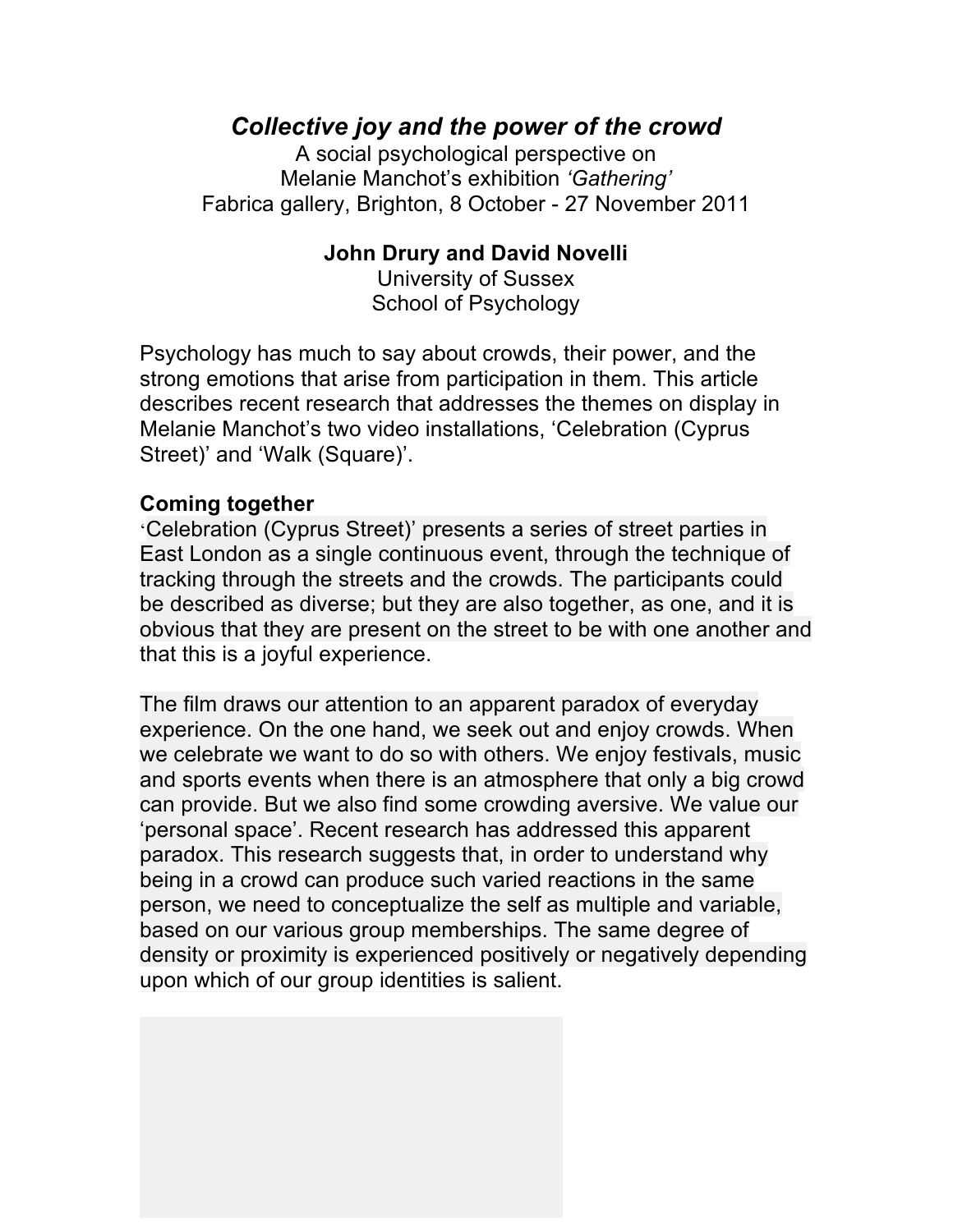This argument can illustrated be with a recent experimental study.<sup>1</sup> Participants were each invited to pull up a chair to wherever they felt most comfortable, in anticipation of discussion with a stranger. Prior to this, they had been given a bogus 'test' of their 'communication styles'. They were told either that the stranger was of the same 'communication style' as them or a different style. In fact the test and hence the two 'groups' were meaningless. But the participants didn't know this, and reliably positioned the chair closer to the expected 'ingroup' member than the 'out-group' member. This result suggests that our enjoyment (or dislike) of closeness with others, whether interpersonally or in a crowd, is shaped by whichever of our various identities is salient, rather than by a fixed 'personal space' boundary.

The effect shown in this experiment has been replicated with a range of other measures,<sup>2</sup> including self-reported preferences, negative and positive emotions, and even expressions of disgust: people report less disgust for exactly the same body odour when it is categorized as 'us' than when it is 'them'!

Studies of actual crowds provide some real-world validitation for this analysis. In November 2007, a march and rally was organized by UNISON, the public sector workers' union, to protest against the then government's attempts to privatize the NHS. We surveyed over 100 demonstrators, and found that those who identified most with the crowd sought a more central (i.e., more crowded) physical location, and hence closer proximity, to their fellow crowd members. In addition, immersion in the crowd was associated with collective joy. Specifically, those who identified most with the crowd reported a more positive experience, in part due to being in close physical proximity to their fellow crowd members.<sup>3</sup>

Recent research therefore says something about why we gather together with others (because they identify in the same way that we

 $<sup>1</sup>$  Novelli, D., Drury, J., & Reicher, S. (2010). Come together: Two studies concerning the impact</sup> of group relations on 'personal space'. *British Journal of Social Psychology, 49*, 223–236.

 $<sup>2</sup>$  Novelli, D. (2010). The social psychology of spatiality and crowding. Unpublished DPhil thesis.</sup> University of Sussex. Available online at http://sro.sussex.ac.uk/6275/1/Novelli, David Lee.pdf

 $3$  Novelli, D., Drury, J., & Reicher, S. (2011). The relationship between psychological and physical group processes and their impact on the experience of crowding: Evidence from a field study. Unpublished manuscript. University of Sussex.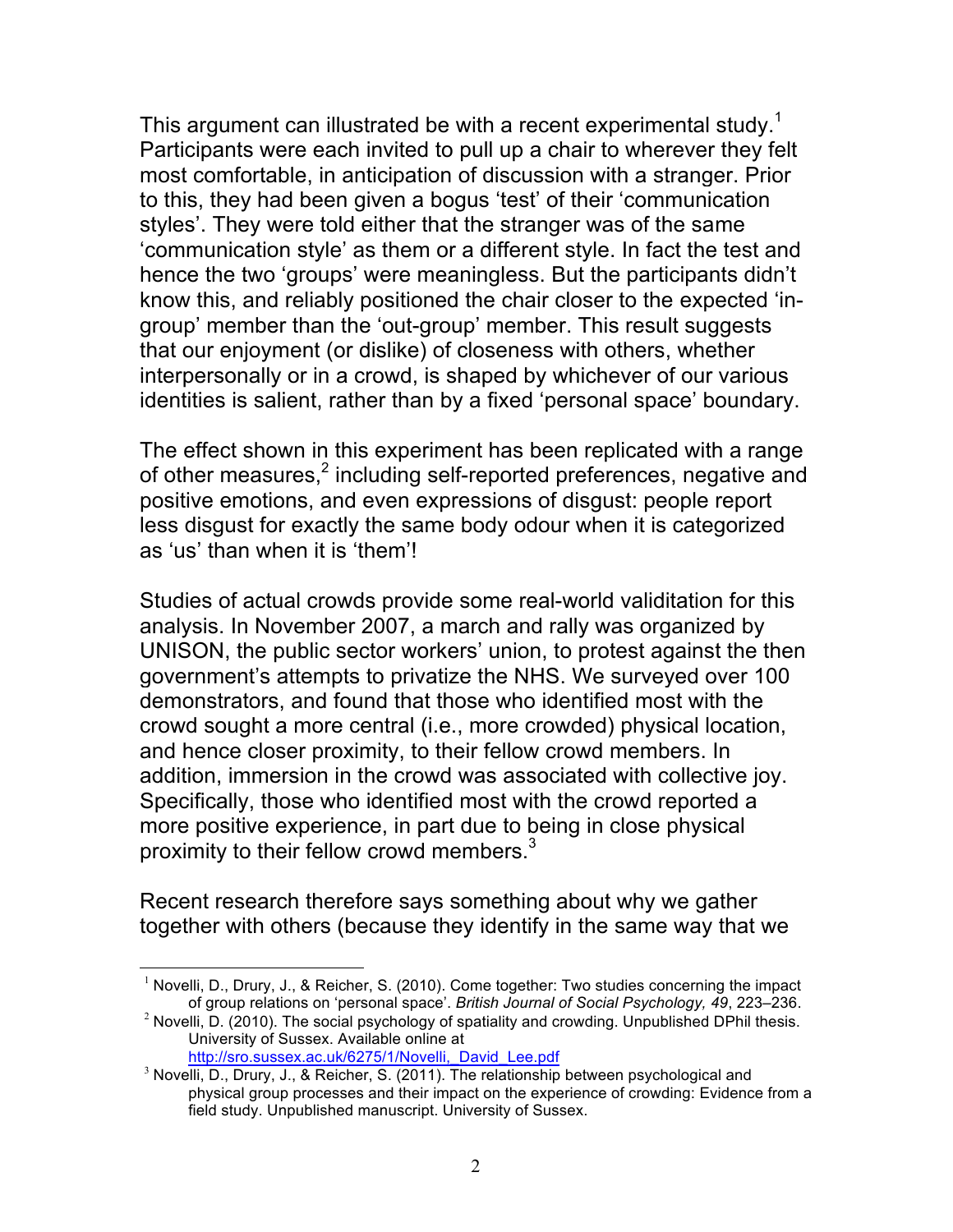do), and why it feels good when we are in a crowd with these others. But when we come together as a crowd we often move and *act* together. What are the psychological effects of such collective coordination?

## **Acting together**

In Melanie Manchot's video installation 'Walk (Square)', hundreds of school children are shown moving in lines toward a city square, where they merge to become part of a huge choreographed crowd. They then move together, synchronizing their walking to form patterns that change, dissolve and re-form.

If the striking choreography leads the viewer to see the performers as a single entity, it is possible that the performers themselves may do the same, for this is what recent research in social psychology has found. In the NHS demonstration study described above, we found that participants' sense of being part of the crowd – their social identity - increased through participation in the event. Collective joy also increased over the course of the event, and was partly due to this shared social identity.

Our explanation for these results was that physical co-action in a group or crowd can dissolve the psychological boundary between individual and collective, while intensifying our positive emotional responses. But a field study like this cannot rule out the possibility that some other factor was responsible (such as passing of time, or communication, or changing relations with outside groups).

A follow-up study was carried out in the psychology laboratory, which enabled us to control all the conditions and so identify any causal relations, rather than simply infer them as in the demonstration study.<sup>4</sup> Participants arranged at close physical proximity in small groups were asked to learn clapping patterns of the type heard in football crowds. They performed the patterns in the group, either in synchrony or individually. As predicted, only participants who synchronized their movement came to see themselves as part of their group and experienced increased positive emotion.

 $4$  Novelli, D., Drury, J., & Reicher, S. (2011). Synchronized movement as a cause of social identity and positive emotion. Unpublished manuscript. University of Sussex.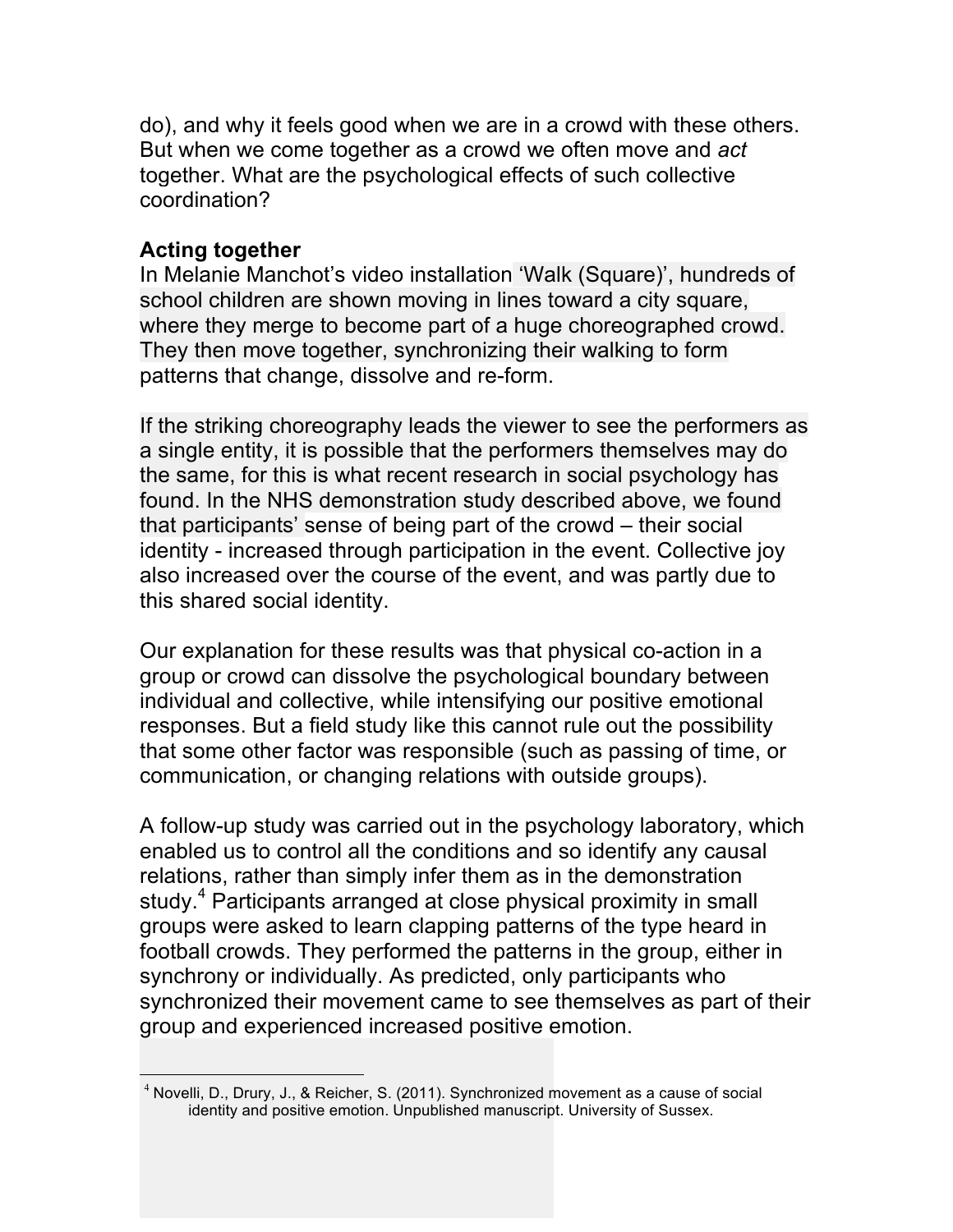These studies therefore show that moving together as one in time can serve to construct a collective identity. This is why rallies and marches are important in building social movements. It is no coincidence that Melanie Manchot's two works are inspired not only by mass pilgrimages, processions, and parades, but also by recent mass demonstrations across both the Arab world and the UK.

A marching crowd is not only expressive, and therefore rich in meanings and symbols, but is also purposive. That purpose may be social change. Of course, that most crowds do not aim to bring about social change. Many crowds in fact only exist to reproduce or validate the status quo – for example through religious ritual or national ceremony. But social change very often involves crowds. <sup>5</sup> Even crowd events that are supposed to have a cathartic function may also include a rebellious undertone, threatening to the status quo. Early carnivals had this dual quality; $6$  and riots are often described as having a 'carnival atmosphere', by both participants and those who observe them.<sup>7</sup>

Crowds and power therefore have a long association. Recent research has examined the psychology of power-change – *empowerment* – in people's experience of crowd events. Studies of riots, anti-capitalist demonstrations, anti-roads direct actions, Reclaim the Streets parties, anti-war marches, and numerous experimental simulations have each shown the same pattern. We feel more able to take collective actions that we define as legitimate, yet which may not be permitted by others outside the crowd (such as the authorities and police), when we perceive that others in the crowd *support* us in our aims and action.<sup>8</sup>

Comparative studies of protest movements add that a sense of collective *agency* can be both cause and consequence of such

 <sup>5</sup> Ackerman, P., & Kruegler, C. (1994). *Strategic nonviolent conflict: The dynamics of people power in the twentieth century.* Westport, CT: Praeger.

 $6$  Davis, N. Z. (1971). The reasons of misrule: Youth groups and charivaris in sixteenth-century France. *Past and Present, 50,* 41-75.

 $^7$  Reicher, S. & Potter, J. (1985). Psychological theory as intergroup perspective: A comparative analysis of 'scientific' and 'lay' accounts of crowd events. *Human Relations, 38,* 167-189.

 $^8$  Drury, J., & Reicher, S. (2009). Collective psychological empowerment as a model of social change: Researching crowds and power. *Journal of Social Issues*, *65*, 707-725.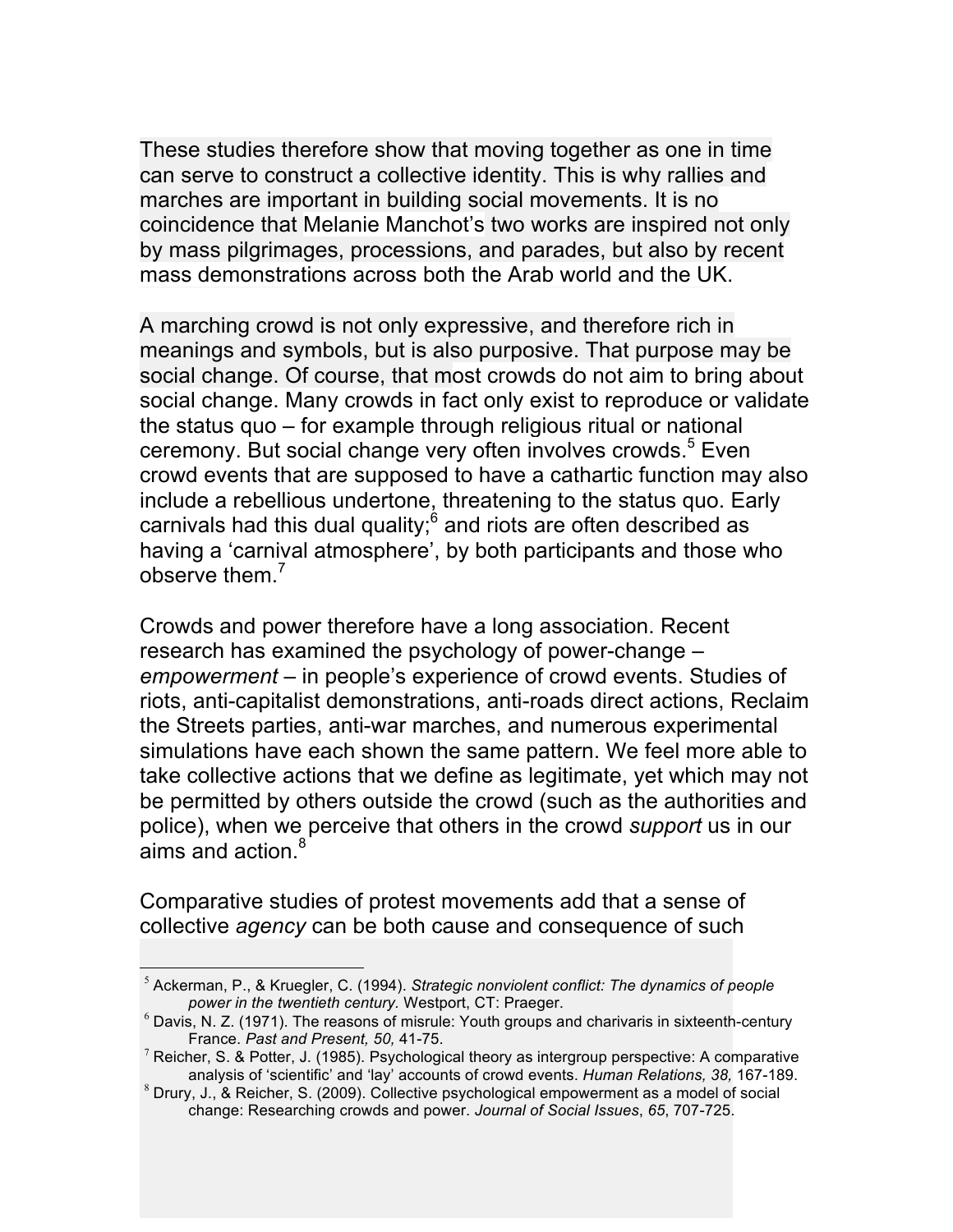collective action.<sup>9</sup> In order to act, we need to believe we are capable of action. But, through our action and its impact on the world, we authenticate and confirm such collective agency; the material results of our collective actions stand as evidence of the power of our collective identities.

Finally, research on activists' experiences shows that collective actions that shift or challenge existing power relations feel *joyful, exhilarating and even euphoric*. <sup>10</sup> They feel good, and they may even be good for us, since the sense of agency and social support associated with collective action are established predictors of wellbeing.<sup>11</sup>

Melanie Manchot's two works 'Celebration (Cyprus Street)' and 'Walk (Square)' are about the relationship between individual and crowd, about our collective identities, and about how we behave in public space. A central message is that, through its action, the crowd can both express and construct our sense of self. Recent research in social psychology suggests that the power of the crowd – the collective support, collective agency and collective joy it affords – comes not from a loss of self, but from the augmentation of the self. To paraphrase John Turner, a founder of the social identity approach in group psychology, the psychological crowd *'is precisely the adaptive mechanism that frees human beings from the restrictions of, and allows them to be more than just, individual persons'* (Turner, 1987, p. 67). 12

**Dr John Drury** is senior lecturer in social psychology at the University of Sussex. His research interests include crowd empowerment, solidarity in mass emergencies, and positive experiences of 'crowding'. His research includes studies of anti-poll

 $9$  Drury, J., & Reicher, S. (2005). Explaining enduring empowerment: A comparative study of collective action and psychological outcomes. *European Journal of Social Psychology, 35,*  35-58

 $10$  Drury, J., Cocking, C., Beale, J., Hanson, C., & Rapley, F. (2005). The phenomenology of empowerment in collective action. *British Journal of Social Psychology, 44,* 309-328

 $11$  Haslam, S. A., & Reicher, S. D. (2006). Stressing the group: Social identity and the unfolding dynamics of responses to stress. *Journal of Applied Psychology, 91,* 1037-1052.

 $12$  Turner, J. (1987). A self-categorisation theory. In Turner, J. C., Hogg, M. A., Oakes, P. J., Reicher, S. D. & Wetherell, M. S., *Rediscovering the social group: A self-categorization theory* (pp. 42-67). Oxford: Blackwell.